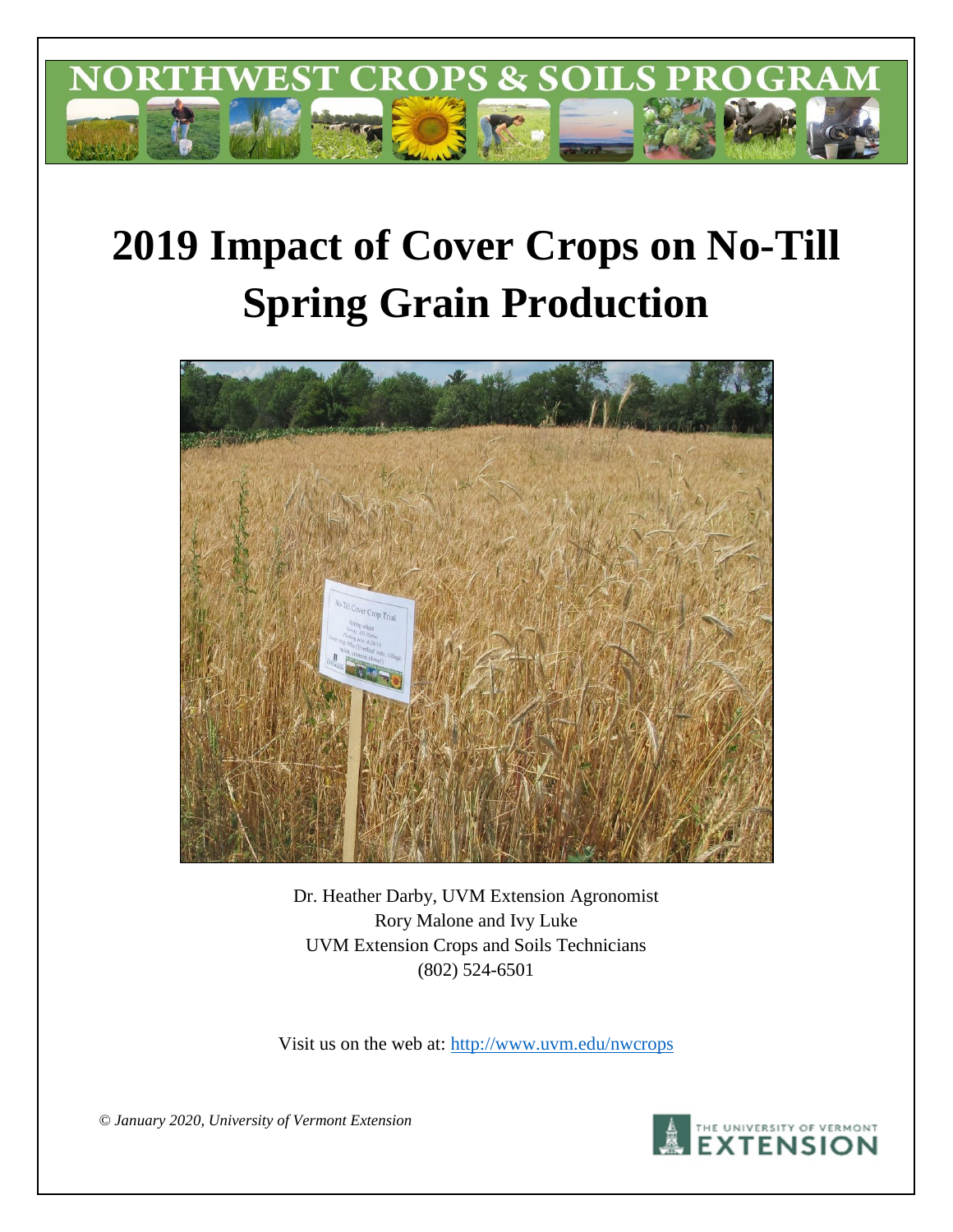### **2019 IMPACT OF COVER CROPS ON NO-TILL SPRING GRAIN PRODUCTION Dr. Heather Darby, University of Vermont Extension heather.darby[at]uvm.edu**

Soil health is fundamentally important to crop productivity. Cover cropping is one method of improving soil health, by preventing soil erosion and nutrient runoff, improving soil aggregation and nutrients, as well as providing other benefits to soils and crop productivity. Cover crops have also been noted for their ability to suppress weeds. Some cover crops have been noted for their allelopathic characteristics, which can decrease the germination of weeds. No-till and reduced tillage practices can also increase water infiltration and reduce soil degradation while keeping carbon in the soil. Different types of cover crops, such as grasses, legumes, and brassicas, have different benefits for soil health and nutrient retention. Cover crops are even being utilized as a forage on dairy farms. There is a need for more research on cover crops to define the best species, varieties, and mixes for a Northeastern climate and for achieving higher cash crop yields. To examine the impact of winter terminated cover crops on yields of no-till spring wheat, the University of Vermont Extension's Northwest Crop and Soils (NWCS) Program conducted a field trial with cover crops planted fall 2018 and spring wheat grown in the 2019 field season. The suitability of the cover crops as forages were also examined.

## **MATERIALS AND METHODS**

Winter terminated cover crops were seeded on 23-Aug 2018 at Borderview Research Farm in Alburgh, VT with a Sunflower 9412 grain drill (Sunflower Manufacturing, Beloit, KS). The experimental design was a randomized complete block with four replicates, and the previous crops were spring wheat and spring barley (Table 1). There were 5' buffers between replicates and the soil type was Benson rocky silt loam with 8-15% slopes. Application of dairy manure was applied at a rate 6000 gal ac<sup>-1</sup> prior to planting the cover crop.

|                                            | <b>Borderview Research Farm Alburgh, VT</b> |
|--------------------------------------------|---------------------------------------------|
| Soil type                                  | Benson rocky silt loam, 8-15% slopes        |
| Previous crop                              | Spring wheat, spring barley                 |
| Cover crop planting date                   | 23-Aug 2018                                 |
| Plot size (feet)                           | $10 \times 20$                              |
| Replicates                                 | $\overline{4}$                              |
| Spring wheat planting date                 | 26-Apr 2019                                 |
| Spring wheat seeding rate (lbs $ac^{-1}$ ) | 150                                         |
| Harvest date                               | 30-Jul 2019                                 |

| Table 1. No-till spring grain cover cropping trial specifics for Alburgh, VT, 2018-2019. |  |  |  |
|------------------------------------------------------------------------------------------|--|--|--|
|                                                                                          |  |  |  |

The treatments included five cover crop treatments and a non-cover cropped control. Cover crop treatments consisted of Sudangrass var 'Piper' at 50 lbs ac<sup>-1</sup>, oats var 'Everleaf' at 125 lbs ac<sup>-1</sup>, Millet var 'Wonderleaf' at 30 lbs ac<sup>-1</sup>, barley var 'Tradition' at 125 lbs ac<sup>-1</sup>, and a cover crop mix planted at 75 lbs ac<sup>-1</sup> (Table 2). The mix consisted of Oats var 'Everleaf', crimson clover var 'Dixie', and tillage radish var 'Eco-till'  $(60, 40, 4$  lbs ac<sup>-1</sup> respectively).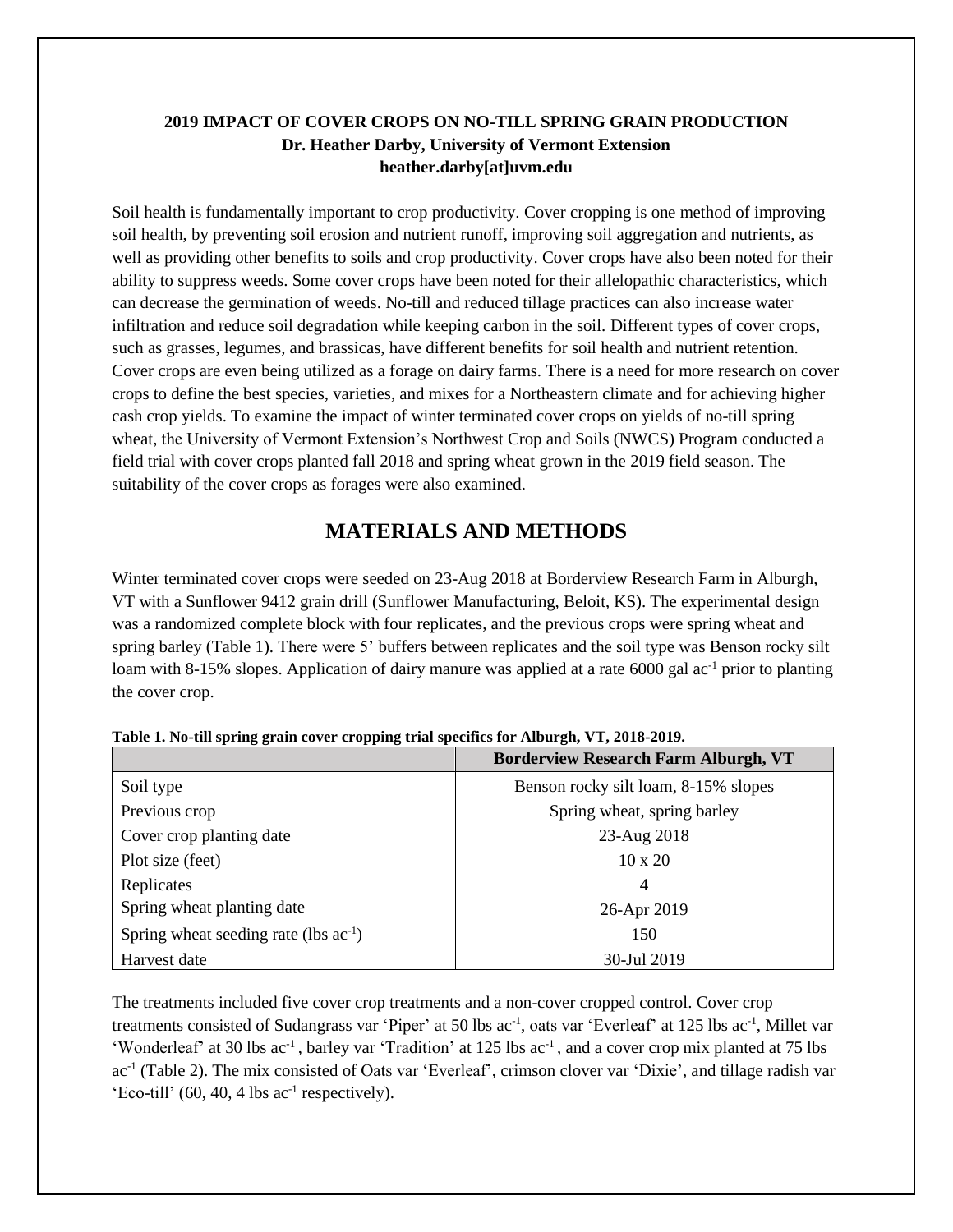| Cover crop     | <b>Variety</b> | <b>Seeding rate</b><br>$\text{lbs}$ ac <sup>-1</sup> |
|----------------|----------------|------------------------------------------------------|
| Sudangrass     | Piper          | 50                                                   |
| Millet         | Wonderleaf     | 30                                                   |
| Oats           | Everleaf       | 125                                                  |
| <b>Barley</b>  | Tradition      | 125                                                  |
| Mix            |                | 75                                                   |
| Oats           | Everleaf       | $60$ lbs                                             |
| Crimson clover | Dixie          | 40 lbs                                               |
| Tillage radish | Eco-till       | 4 lbs                                                |

#### **Table 2. Cover crop treatments, 2018-2019.**

Cover crop biomass was measured on 15-Oct 2018 by clipping all aboveground biomass from two 0.25 m<sup>2</sup> quadrats in each plot. The combined biomass was weighed and dried in order to calculate dry matter content and yield. The biomass samples were ground in a Wiley mill, then ground again in an UDY Corporation cyclone laboratory mill (1mm screen) for forage quality analysis. Ground samples were analyzed on 14-Jan 2019 for dry matter, crude protein (CP), acid detergent fiber (ADF), neutral detergent fiber (NDF), and 30-hour digestible NDF (NDFD), and lignin using a FOSS NIRS (near infrared reflectance spectroscopy) DS2500 Feed and Forage analyzer at the University of Vermont's Cereal Grain Testing Laboratory, in Burlington, VT. Samples were then analyzed for carbon and nitrogen at the University of Vermont's Agricultural and Environmental Testing Laboratory on a CN Elemental Analyzer on 16-Jul 2019. The CP content of forages are mixtures of true proteins; amino acids and nonprotein nitrogen, and is determined by multiplying the amount of nitrogen by 6.25. The more fiber a forage contains, the greater the feeding value, since the fiber components of the plant are the less digestible fraction. Neutral detergent fiber (NDF) measures the total fiber content, which includes cellulose, hemicellulose, and lignin. NDFD is based on the in vitro digestibility calculation over a specified period of time. In this report, NDFD is based on 30-hour in vitro testing. Percent spring residue cover of the cover crops was measured with the beaded string line-transect method (Sloneker and Moldenhauer, 1977) on 22-Apr 2019. Prior to planting on 25-Apr, 300 lbs ac<sup>-1</sup> 19-19-19 fertilizer was applied to the area  $(N, P, K, 57 \text{ lbs } ac^{-1} \text{ each}).$ 

Organic ND Vitpro hard red spring wheat (Albert Lea Seed, Albert Lea, MN) was planted into no-till plots on 26-Apr 2019 with a Sunflower 9412 grain drill (Sunflower Manufacturing, Beloit, KS) at a rate of 150 lbs ac<sup>-1</sup>. On 21-May 2019 spring grains population data were collected by counting the total number of wheat plants in three one-foot sections per plot. On 29-Jul, two 0.25  $\mathrm{m}^2$  quadrats of biomass from each plot was collected and sorted into wheat and weeds, and total weights of the wheat and weeds were measured in order to calculate weed density. Prior to harvest, spring wheat heights and lodging were collected on 30-Jul. Heights were determined by measuring three heights per plot with a meter stick. Lodging was assessed visually and recorded as a percentage of the plot on a 0-9 scale where indicated 0 no lodging present, 1 indicated minimal lodging, and 9 indicated the plot was completely lodged. The spring wheat was harvested on 30-Jul with an Almaco SPC50 plot combine. Harvest areas were 5' x 20'. Grain moisture, test weight, and yield were recorded at harvest. Grain moisture and test weight were determined with a DICKEY-John MINI GAC Plus meter.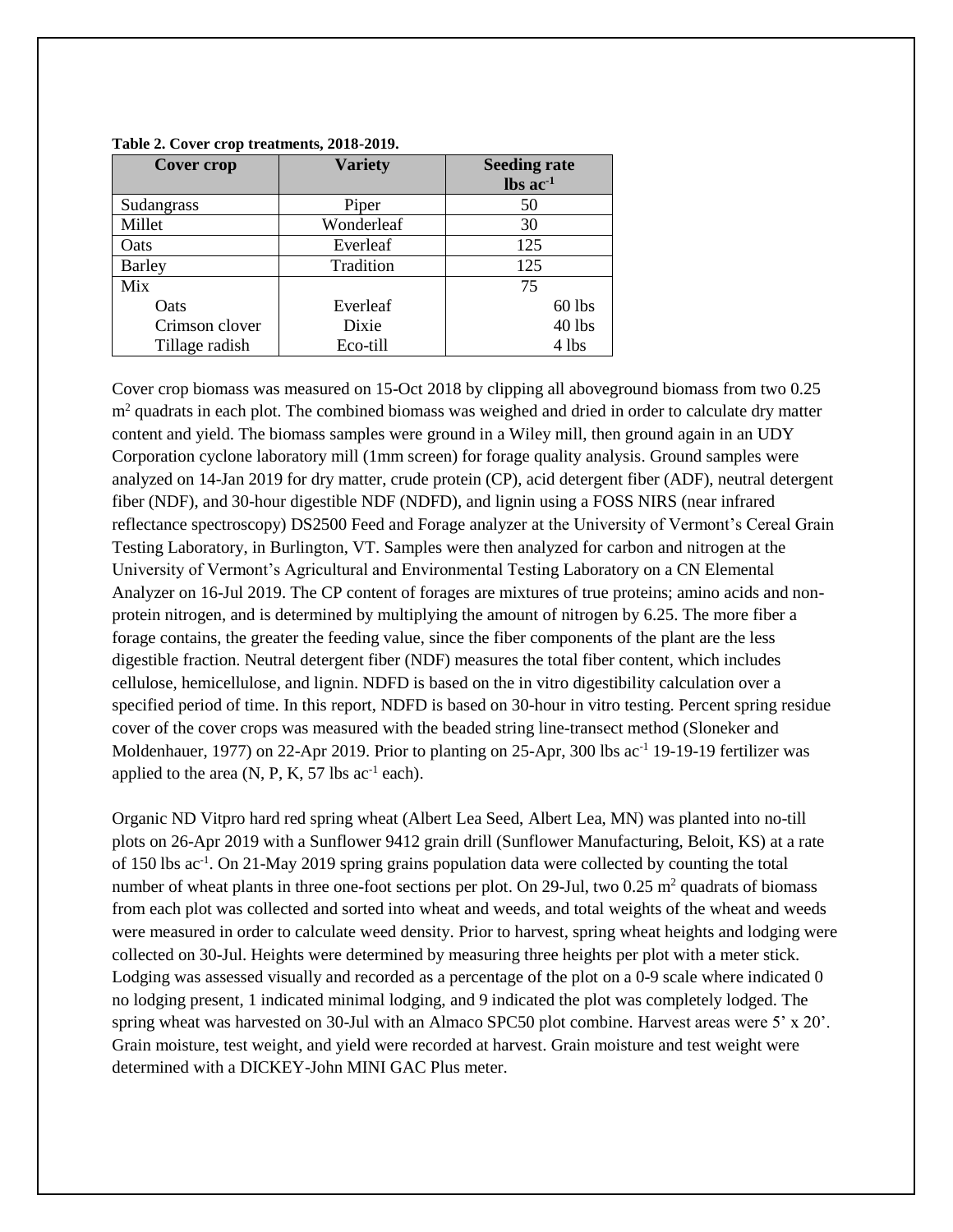Grain quality was determined at UVM Extension's Northwest Crop and Soils Quality Testing Laboratory (Burlington, Vermont). Samples were ground using the Perten LM3100 Laboratory Mill. Flour was analyzed for protein content using the Perten Inframatic 8600 Flour Analyzer. Most commercial mills target 12-15% protein content. Falling number was measured (AACC Method 56-81B, AACC Intl., 2000) on the Perten FN 1500 Falling Number Machine. The falling number is related to the level of sprout damage in the grain. It is determined by the time it takes, in seconds, for a stirrer to fall through a slurry of flour and water to the bottom of a test-tube. Falling numbers greater than 350 indicate low enzymatic activity and sound quality wheat. A falling number lower than 200 indicates high enzymatic activity and poor quality wheat. Deoxynivalenol (DON), a vomitoxin, was analyzed on one replicate using Veratox DON 5/5 Quantitative test from the NEOGEN Corp. This test has a detection range of 0.5 to 5 ppm. Samples with DON values greater than 1 ppm are considered unsuitable for human consumption.

Data were analyzed using a general linear model procedure of SAS (SAS Institute, 2008). Replications were treated as random effects, and treatments were treated as fixed. Mean comparisons were made using the Least Significant Difference (LSD) procedure where the F-test was considered significant, at p<0.10. Pearson correlation coefficients were determined with PROC CORR. Variations in genetics, soil, weather, and other growing conditions can result in variations in yield and quality. Statistical analysis makes it possible to determine whether a difference between treatments is significant or whether it is due to natural

variations in the plant or field. At the bottom of each table, a LSD value is presented for each variable (i.e. yield). Least Significant Differences (LSDs) at the 0.10 level of significance are shown. This means that when the difference between two treatments within a column is equal to or greater to the LSD value for the column, there is a real difference between the treatments 90% of the time. Treatments that were not significantly lower in performance than the

| <b>Treatment</b> | Yield            |
|------------------|------------------|
| А                | 6.0 <sup>b</sup> |
| B                | $7.5^{ab}$       |
| C                | 9.0 <sup>a</sup> |
| LSD.             | 2.0              |

highest value in a particular column are indicated with an asterisk. In this example, treatment C was significantly different from treatment A, but not from treatment B. The difference between C and B is 1.5, which is less than the LSD value of 2.0 and so these treatments were not significantly different in yield. The difference between C and A is equal to 3.0, which is greater than the LSD value of 2.0. This means that the yields of these treatments were significantly different from one another. Treatment B was not significantly lower than the top yielding treatment, indicated in bold. A lack of significant difference is indicated by shared letters.

#### **RESULTS**

Weather data were recorded with a Davis Instrument Vantage Pro2 weather station, equipped with a WeatherLink data logger at Borderview Research Farm in Alburgh, VT (Table 3). In the fall and winter of 2018, conditions were colder than normal. However, 241 Growing Degree Days (GDDs) were accumulated December through March, when normally no GDDs are accumulated. This unusual presence of winter GDDs was followed by a cold and wet spring that led to only 1976 Growing Degree Days accumulated April to June 2019, which was 178 GDDs below average. Precipitation in April and May was 2.28 inches above average. GDDs ceased to lag behind the 30-year normal in July, which saw higher than average temperatures, less precipitation, and 1286 accumulated GDDs, 88 above the 30-year normal. Overall, precipitation from August 2018 to July 2019 was 0.8" below average. 6279 GDDs were accumulated over the season, 242 above the 30-year normal.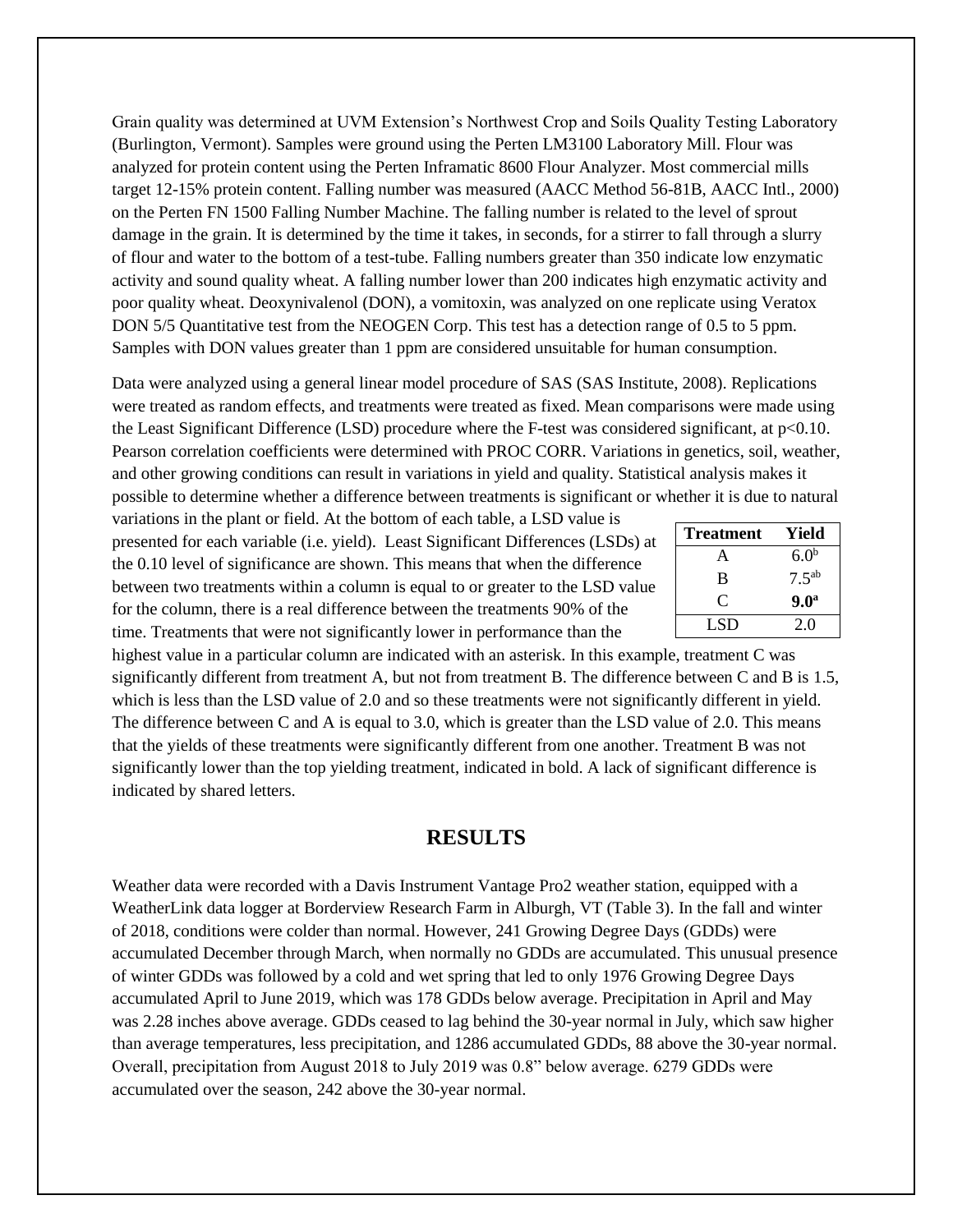|                                   | 2018    |            |         |            | 2019       |         |         |         |         |         |         |         |
|-----------------------------------|---------|------------|---------|------------|------------|---------|---------|---------|---------|---------|---------|---------|
|                                   | Aug     | <b>Sep</b> | Oct     | <b>Nov</b> | <b>Dec</b> | Jan     | Feb     | Mar     | Apr     | May     | Jun     | Jul     |
| Average temperature $(^{\circ}F)$ | 72.8    | 63.4       | 45.8    | 32.2       | 25.4       | 15.0    | 18.9    | 28.3    | 42.7    | 53.3    | 64.3    | 73.5    |
| Departure from normal             | 3.96    | 2.76       | $-2.36$ | $-5.99$    | $-0.55$    | $-3.77$ | $-2.58$ | $-2.79$ | $-2.11$ | $-3.11$ | $-1.46$ | 2.87    |
|                                   |         |            |         |            |            |         |         |         |         |         |         |         |
| Precipitation (inches)            | 2.96    | 3.48       | 3.53    | 4.50       | 2.96       | 1.53    | 1.70    | .36     | 3.65    | 4.90    | 3.06    | 2.34    |
| Departure from normal             | $-0.95$ | $-0.16$    | $-0.07$ | 1.38       | 0.59       | $-0.52$ | $-0.06$ | $-0.85$ | 0.83    | 1.45    | $-0.63$ | $-1.81$ |
|                                   |         |            |         |            |            |         |         |         |         |         |         |         |
| Growing Degree Days (base 32°F)   | 1264    | 941        | 435     | 136        | 72         | 23      | 38      | 108     | 346     | 660     | 970     | 1286    |
| Departure from normal             | 25      | 83         | $-67$   | $-50$      | 72         | 23      | 38      | 108     | $-38$   | $-96$   | $-44$   | 88      |

#### **Table 3. Seasonal weather data collected in Alburgh, VT, 2018-2019.**

Based on weather data from a Davis Instruments Vantage Pro2 with WeatherLink data logger. Historical averages are for 30 years of NOAA data (1981-2010) from Burlington, VT.

#### **Winter Terminated Cover Crop Quality**

Fall 2018 cover crop quality results are displayed in Table 4. When sampled in fall 2018, the oats yielded the most dry matter biomass at 2260 lbs ac<sup>-1</sup>, and was statistically similar to the cover crop mix (2031 lbs  $ac^{-1}$ ), and the barley (1934 lbs  $ac^{-1}$ ). The barley and the mix were also statistically similar to the sudangrass. While the millet had significantly lower dry matter biomass on a per acre basis than all other cover crop treatments, it was still significantly higher than the control. The sudangrass had the highest carbon percentage at 43.4%, which was significantly higher than the mix, millet, and barley, and similar to the control and oats. Similar to the 2017-2018 trial, the control had the highest percent nitrogen (5.28%), which was significantly different than all other treatments except the barley (5.17%).

|                         |                                  |                       |                    |                    |                     |            |                   | <b>30 hr</b>       |                    |
|-------------------------|----------------------------------|-----------------------|--------------------|--------------------|---------------------|------------|-------------------|--------------------|--------------------|
|                         | DM                               | DM                    | <b>Carbon</b>      | <b>Nitrogen</b>    | $\bf CP$            | <b>ADF</b> | <b>NDF</b>        | <b>NDFD</b>        | Lignin             |
| <b>Treatment</b>        | yield                            |                       |                    |                    | $%$ of              | $%$ of     | $%$ of            | $%$ of             | $%$ of             |
|                         | $\mathbf{lbs}\ \mathbf{ac}^{-1}$ | $\frac{0}{2}$         | $\frac{0}{0}$      | $\frac{0}{2}$      | DM                  | <b>DM</b>  | DM                | <b>NDFom</b>       | <b>DM</b>          |
| Barley var 'Tradition'  | $1934^{ab}$                      | 20.4 <sup>bc</sup>    | 40.8 <sup>c</sup>  | 5.17 <sup>a</sup>  | 36.1 <sup>a</sup>   | 28.3       | $36.1^{ab}$       | 86.9 <sup>a</sup>  | $7.28^{bc}$        |
| Control                 | 712 <sup>d</sup>                 | 41.8 <sup>a</sup>     | $42.4^{ab}$        | 5.28 <sup>a</sup>  | 35.1 <sup>a</sup>   | 26.5       | $37.2^{ab}$       | 89.9 <sup>a</sup>  | 5.15 <sup>a</sup>  |
| Millet var 'Wonderleaf' | 1342 <sup>c</sup>                | 32.8 <sup>ab</sup>    | 40.7 <sup>c</sup>  | 4.60 <sup>b</sup>  | $30.5^{bc}$         | 27.6       | $47.8^{\circ}$    | $77.1^{\circ}$     | 6.20 <sup>ab</sup> |
| Mix†                    | $2031^{ab}$                      | 15.7 <sup>c</sup>     | 41.6 <sup>bc</sup> | 4.14 <sup>cd</sup> | 31.7 <sup>abc</sup> | 28.4       | $34.4^a$          | 80.7 <sup>bc</sup> | 7.75c              |
| Oats var 'Everleaf'     | $2260$ <sup>a</sup>              | $17.3^{\circ}$        | $42.4^{ab}$        | $4.39^{bc}$        | 32.9 <sup>ab</sup>  | 28.9       | 40.0 <sup>b</sup> | $86.1^{ab}$        | 7.94 <sup>c</sup>  |
| Sudangrass var 'Piper'  | $1801^{b}$                       | $27.3$ <sup>abc</sup> | $43.4^{\circ}$     | 3.89 <sup>d</sup>  | 27.3 <sup>c</sup>   | 29.6       | 50.3 <sup>c</sup> | $76.5^\circ$       | $6.83^{bc}$        |
| LSD(0.10)               | 444                              | 15.5                  | 1.48               | 0.383              | 4.57                | <b>NS</b>  | 4.51              | 5.94               | 1.55               |
| Trial mean              | 1680                             | 25.9                  | 41.9               | 4.58               | 32.2                | 28.2       | 41.0              | 82.9               | 6.86               |

#### **Table 4. Impact of treatment on cover crop yield and forage quality, Alburgh, VT, 2018-2019.**

\*Treatments within a column with the same letter are statistically similar. Top performers are in **bold**.

LSD – Least significant difference. NS- Not significant.

†- oats var 'Everleaf', crimson clover var 'Dixie', radish var 'Eco-till'

The millet and the sudangrass had significantly lower crude protein concentrations compared to most other treatments. The mix, control, and barley had the lowest NDF concentrations, followed by the oats, which is an indicator of higher quality. The sudangrass and millet treatments had significantly higher NDF concentrations than the other cover crops (50.3%, 47.8%), indicating lower quality. The control, barley, and oats had significantly higher 30-hour digestible NDF (NDFD) than the millet and sudangrass,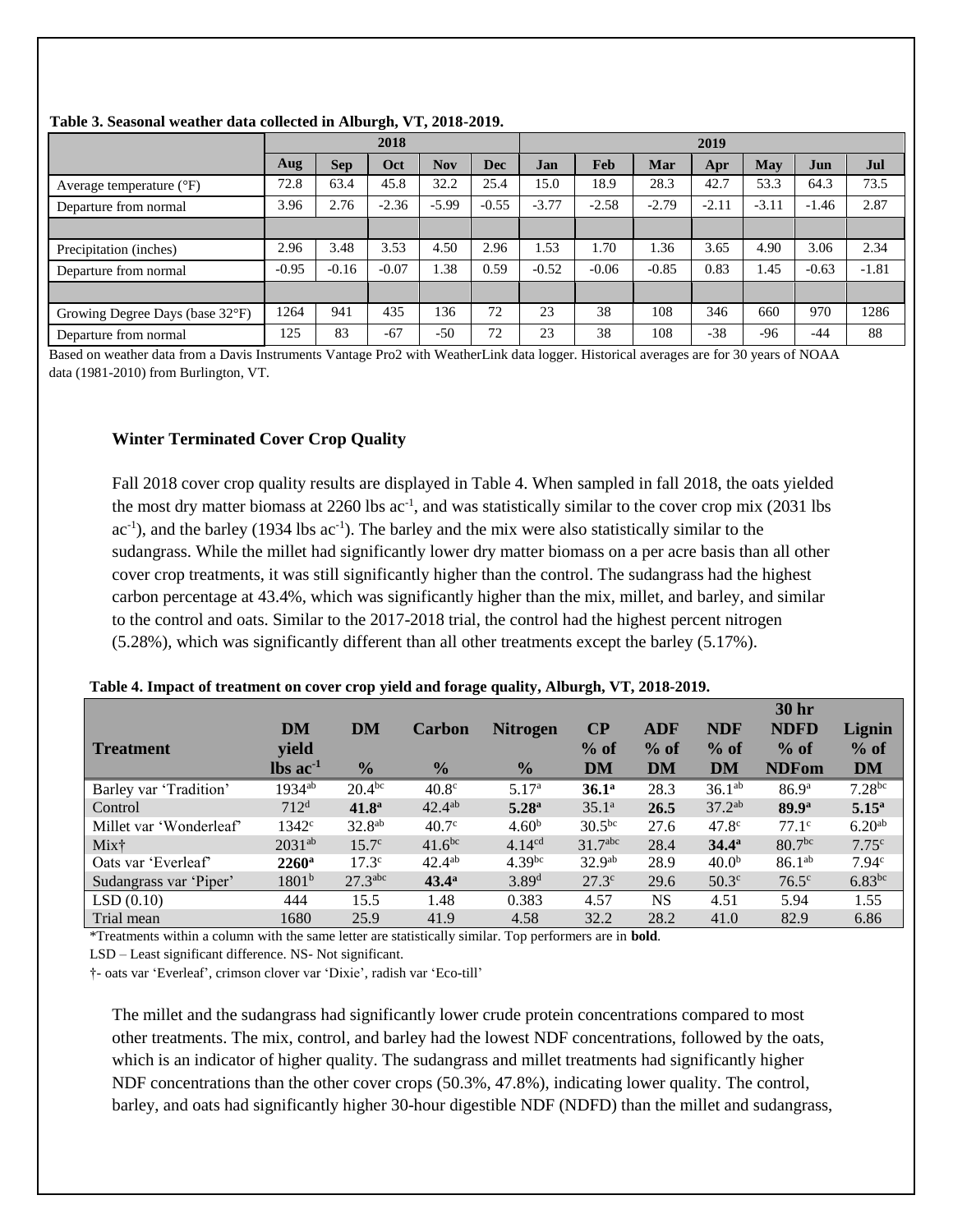while the oats were statistically similar to the cover crop mix. The control had significantly lower lignin content in comparison to all other treatments except the millet.

#### **Spring Wheat Harvest Results**

Barley and oats, followed by the cover crop mix, provided the most residue and subsequent ground cover prior to planting (Table 5). Barley residue, covered 82.5% of the plot on average, in comparison to 11.5% covered by the control, or 40.5% covered by the millet residue. Spring wheat populations, heights, and lodging was not significantly impacted by the cover crop treatments. The oat treatment resulted in the lowest weed density in the spring wheat crop (Table 5, Figure 1). Only 3.41% of biomass clipped from plots of spring wheat near harvest consisted of weeds. The oats were followed in performance by the mix, with 5.50% weeds. All of the cover crop treatments were statistically similar to each other and outperformed the control, which was 25.3% weeds. As expected, weed density had a strong negative correlation to spring cover  $(R = -0.7039, p = 0.0001)$ .

| <b>Treatment</b>       | <b>Spring ground</b><br>cover | <b>Population</b> | Average<br>height | <b>Lodging</b> | <b>Weed density</b> |
|------------------------|-------------------------------|-------------------|-------------------|----------------|---------------------|
|                        | $\frac{1}{2}$                 | m <sup>2</sup>    | $\mathbf{cm}$     | $0 - 9*$       | % of biomass        |
| Barley var 'Tradition' | $82.5^{\circ}$                | 401               | 81.5              | 0.0            | 6.93 <sup>a</sup>   |
| Control                | 11.5 <sup>d</sup>             | 450               | 80.6              | 1.0            | $25.3^{b}$          |
| Millet var             |                               |                   |                   |                |                     |
| 'Wonderleaf'           | $40.5^{\circ}$                | 441               | 82.3              | 0.0            | $8.38^{a}$          |
| Mix <sup>†</sup>       | $64.5^{b}$                    | 426               | 85.5              | 0.3            | $5.50^{\rm a}$      |
| Oats var 'Everleaf'    | 75.0 <sup>ab</sup>            | 509               | 81.1              | 0.5            | 3.41 <sup>a</sup>   |
| Sudangrass var 'Piper' | $42.0^\circ$                  | 425               | 80.1              | 0.3            | 7.70 <sup>a</sup>   |
| LSD(0.10)              | 10.9                          | <b>NS</b>         | NS                | <b>NS</b>      | 7.33                |
| Trial mean             | 52.7                          | 442               | 81.8              | 0.3            | 9.54                |

#### **Table 5. Field season measurements in no-till spring wheat by cover crop treatment, Alburgh, VT, 2019.**

\*Treatments within a column with the same letter are statistically similar. Top performers are in **bold.**

LSD – Least significant difference. NS- Not significant.

†- oats var 'Everleaf', crimson clover var 'Dixie', radish var 'Eco-till'

\*0-9 scale; where a rating of  $0 =$  no lodging and a rating of  $9 =$  completed lodged.

Grain yields were statistically similar across the cover crop treatments and all treatments yielded higher than the no cover crop control (Table 6; Figure 1). Harvest moisture, test weight, crude protein at 12% moisture, and falling number did not differ statistically by treatment. All treatments met the USDA standard test weight of 58 lbs bu<sup>-1</sup>. No detectible levels of DON were found.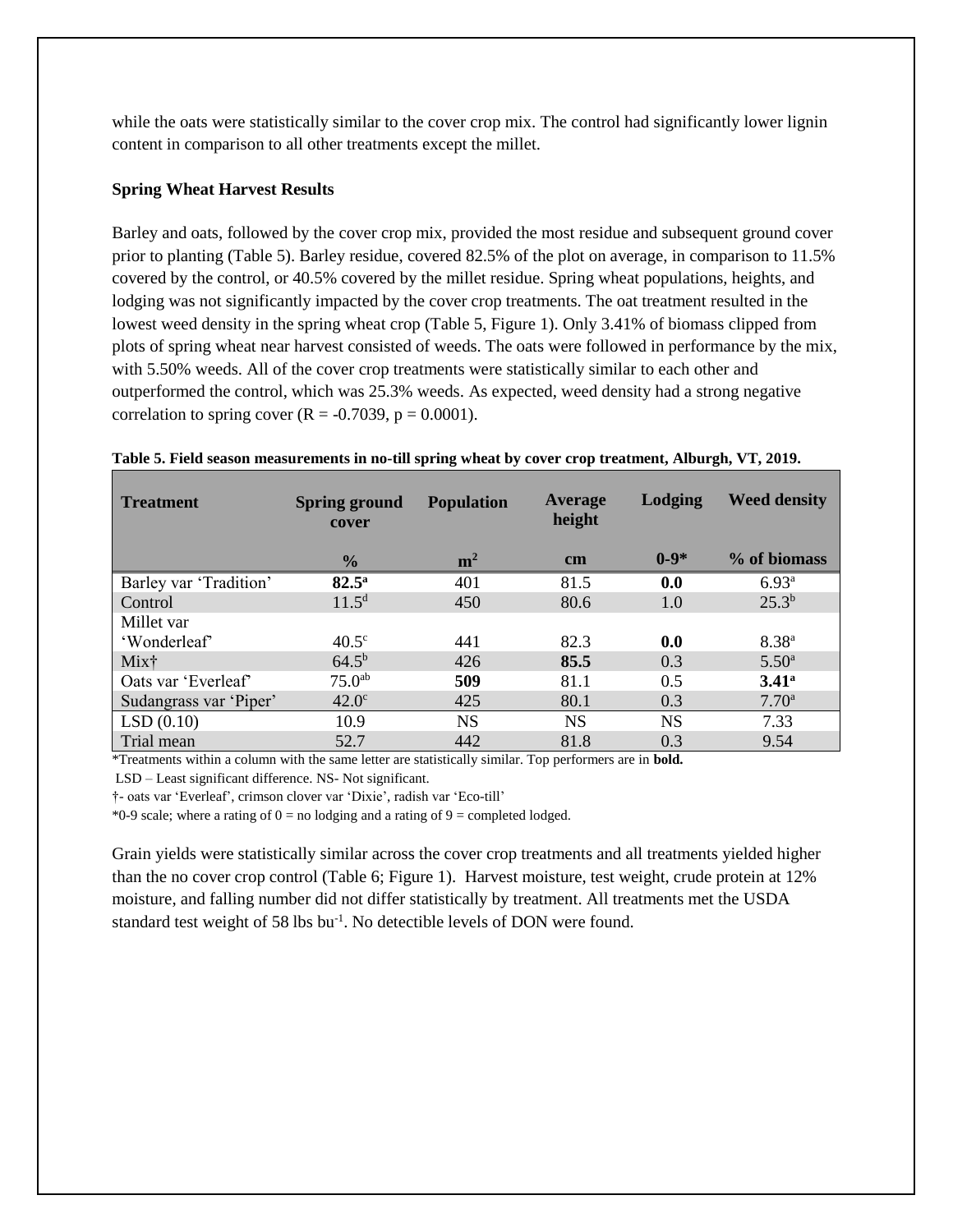|                         | Grain<br>yield                | <b>Harvest</b><br>moisture | <b>Test</b><br>weight | Crude protein @<br>12% moisture | <b>Falling</b><br>number |
|-------------------------|-------------------------------|----------------------------|-----------------------|---------------------------------|--------------------------|
| <b>Treatment</b>        |                               |                            |                       |                                 |                          |
|                         | $\text{lbs}$ ac <sup>-1</sup> | $\frac{0}{2}$              | $\ln 1$               | $\frac{6}{9}$                   | seconds                  |
| Barley var 'Tradition'  | $2630^{\rm a}$                | 16.6                       | 61.2                  | 13.8                            | 385                      |
| Control                 | $1528^b$                      | 14.7                       | 61.6                  | 13.4                            | 372                      |
| Millet var 'Wonderleaf' | $2610^a$                      | 17.1                       | 61.1                  | 13.7                            | 383                      |
| Mix†                    | $2315^a$                      | 15.2                       | 62.1                  | 13.7                            | 381                      |
| Oats var 'Everleaf'     | $2492^{\rm a}$                | 16.1                       | 61.8                  | 13.2                            | 389                      |
| Sudangrass var 'Piper'  | $2763^{\rm a}$                | 18.4                       | 60.2                  | 13.8                            | 383                      |
| LSD(0.10)               | 697                           | <b>NS</b>                  | <b>NS</b>             | <b>NS</b>                       | <b>NS</b>                |
| Trial mean              | 2390                          | 16.3                       | 61.3                  | 13.6                            | 382                      |

#### **Table 6. Spring wheat heights and yields by treatment, Alburgh, VT, 2019.**

\*Treatments within a column with the same letter are statistically similar. Top performers are in **bold.**

LSD – Least significant difference. NS- Not significant.

†- oats var 'Everleaf', crimson clover var 'Dixie', radish var 'Eco-till'

Spring wheat yield and weed density are shown in Figure 1, and were negatively correlated ( $R = -0.5814$ ,  $p = 0.0029$ ) as expected, with reduced weed biomass resulting in increased yields in cover cropped treatments in comparison to the control.



**Figure 1. Weed density and spring wheat yields by cover crop species, Alburgh, VT, 2019.**